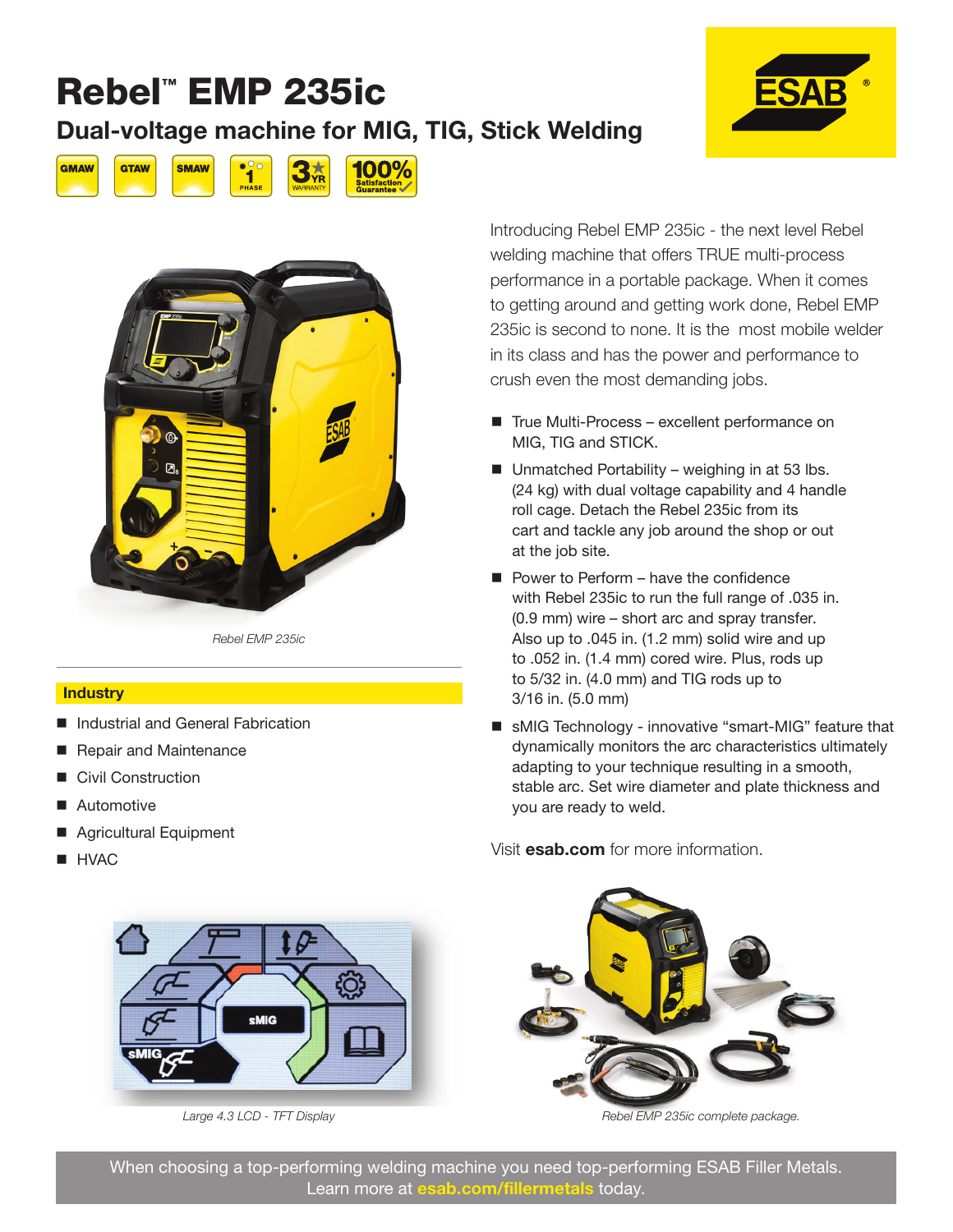## Rebel™ EMP 235ic

| <b>Specifications</b>                                                    |                                                                                                                |
|--------------------------------------------------------------------------|----------------------------------------------------------------------------------------------------------------|
| Primary Voltage                                                          | 120 VAC, 208/230 VAC                                                                                           |
| Supply Voltage Range                                                     | $90 - 270$ VAC                                                                                                 |
| Number of Phases                                                         | $\mathbf{1}$                                                                                                   |
| <b>Supply Frequency</b>                                                  | 50/60 Hz                                                                                                       |
| Supply Plug                                                              | 230 V, NEMA 6-50P                                                                                              |
| Lead Cord Length                                                         | 10 ft. (3 m)                                                                                                   |
| Maximum Output                                                           | 250 A/30 V                                                                                                     |
| MIG (GMAW/FCAW) Welding Output @ 104°F (40°C)                            | 120 A/19 V (120 V) @ 40% Duty Cycle<br>235 A/26 V (230 V) @ 40% Duty Cycle                                     |
| STICK (SMAW) Welding Output @ 104°F (40°C)                               | 90 A/23.6 V (120 V) @ 40% Duty Cycle<br>210 A/28.4 V (230 V) @ 25% Duty Cycle                                  |
| TIG (GTAW) Welding Output @ 104°F (40°C)                                 | 130 A/15.2 V (120 V) @ 40% Duty Cycle<br>240 A/19.6 V (230 V) @ 40% Duty Cycle                                 |
| <b>Current Range</b>                                                     | $5 - 150$ A (120 V), $5 - 250$ A (230 V)                                                                       |
| MIG Welding Voltage Range                                                | $10 - 30V$                                                                                                     |
| Wire Feed Speed Range                                                    | 60 - 700 ipm $(1.5 - 18$ m/min)                                                                                |
| Nominal OCV Volt/DC                                                      | 68 VDC                                                                                                         |
| Maximum Plate Thickness                                                  | 1/2 in. (12.7 mm)                                                                                              |
| Wire Diameter Range:<br>Mild Steel<br><b>Stainless Steel</b><br>Aluminum | $.023 - .035$ in. $(0.6 - 0.9$ mm)<br>$.030 - .035$ in. $(0.8 - 0.9$ mm)<br>$.030 - .045$ in. $(0.8 - 1.2$ mm) |
| Wire Spool Size                                                          | 4 in. (100 mm), 8 in. (200 mm), 12 in. (300 mm)                                                                |
| Approvals                                                                | CSA E60974-1-00, IEC 60974-1, UL60974-1                                                                        |
| <b>Protection Class</b>                                                  | IP <sub>23</sub> S                                                                                             |
| Power Source Dimensions, L x W x H                                       | 26.5 x 11.5 x 19.5 in. (673 x 292 x 495 mm)                                                                    |
| Power Source Weight                                                      | 53 lbs. (24 kg)                                                                                                |

| <b>Ordering Information</b>                     |                    |  |
|-------------------------------------------------|--------------------|--|
| <b>Description</b>                              | <b>Part Number</b> |  |
| Rebel EMP 235ic Multi-Process Package           | 0558012702         |  |
| Rebel EMP 235ic Multi-Process Package with cart | 0558012704         |  |

*Includes power supply, Tweco SprayMaster 250 MIG gun, Victor argon flowmeter regulator, 12.5 ft. (3.8 m) hose, return clamp with leads, drive rolls and contact tips, .035 in. (0.9 mm) wire, electrode holder and ESAB Atom Arc 7018 electrodes, power adapter, and operator's manual.*

*Rebel EMP 235ic with Cart package also includes single cylinder cart.*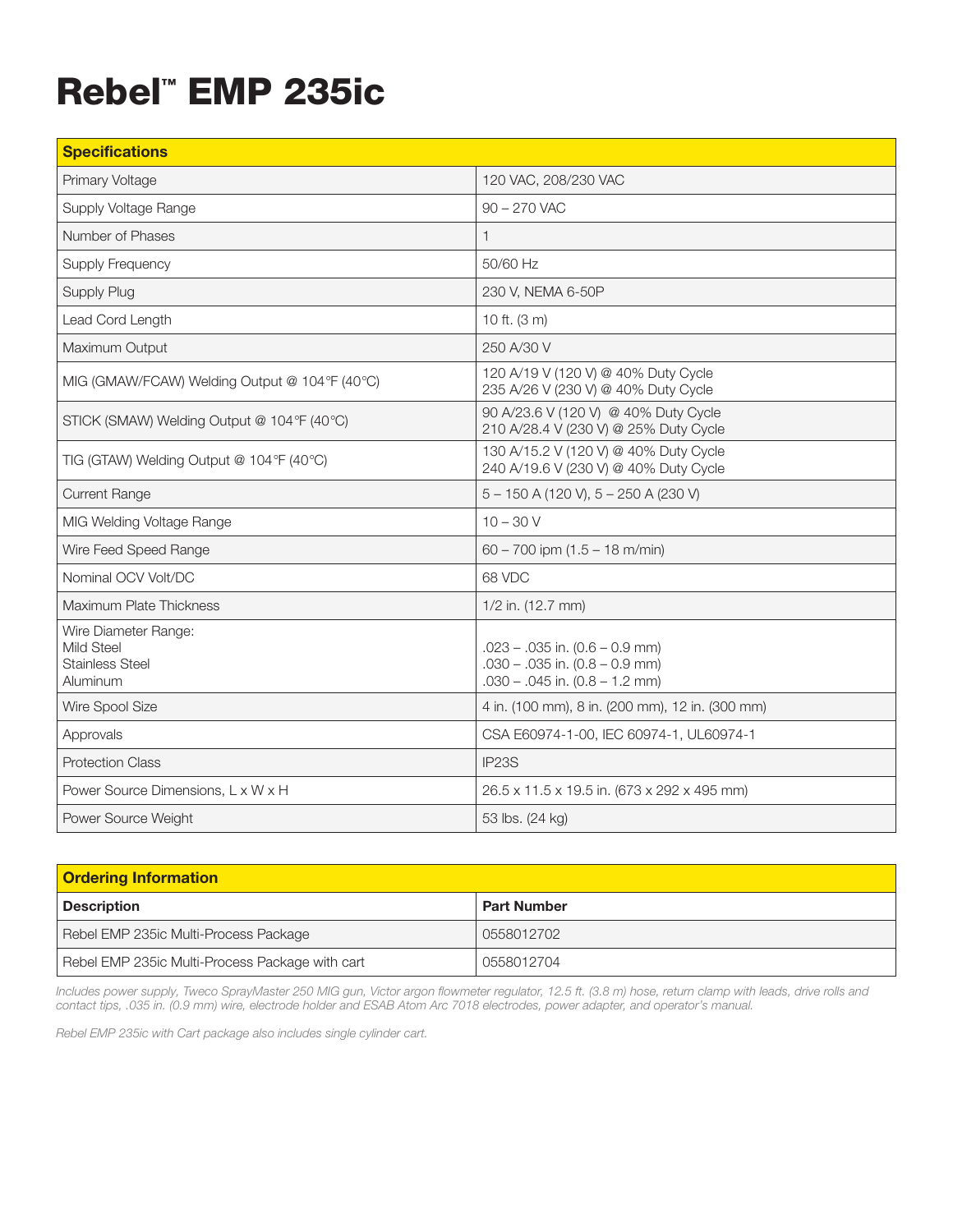# Rebel™ EMP 235ic

| <b>Options &amp; Accessories</b>                       |                    |  |
|--------------------------------------------------------|--------------------|--|
| <b>Description</b>                                     | <b>Part Number</b> |  |
| ESAB TXH 201 5/8 npt 12.5 ft. (3.8 m) TIG Torch Outfit | 0558102493         |  |
| Spray Master 250 MIG Gun, 15 ft. (4.5 m)               | 1023-1140          |  |
| Tweco 200A Spool Gun, 12 ft. (3.6 m)                   | 1027-1398          |  |
| Tweco 200A Spool Gun, 25 ft. (7.6 m)                   | 1027-1399          |  |
| Foot Control, 15 ft. (4.6 m) cable and 8-pin Male Plug | W4014450           |  |
| Rebel Single Cylinder Cart                             | 0558102491         |  |

| <b>Wear &amp; Spare Parts</b>                                                            |                    |
|------------------------------------------------------------------------------------------|--------------------|
| <b>Description</b>                                                                       | <b>Part Number</b> |
| Tweco HD 22 Series 3/8                                                                   | 1220-1305          |
| Tweco HD 22 Series 1/2                                                                   | 1220-1306          |
| Conduit Liner 0.8-0.9 mm / .030-.035 in. (installed)                                     | 1420-1113          |
| Tweco 11-23 Contact Tip (023)                                                            | 1110-1100          |
| Tweco 11-30 Contact Tip (030)                                                            | 1110-1101          |
| Tweco 11-35 Contact Tip (035)                                                            | 1110-1102          |
| Tweco 11-45 Contact Tip (045)                                                            | 1110-1104          |
| TwecoTong T532MC Electrode Holder (200A, thru 5/32, 2/0 Max) Copper Alloy, Master Carton | 9110-1122          |
| Ground Clamp 200 A and Lead Assembly, 10 ft. (3 m), 50 mm                                | WS200G10           |
| HRF 1425-580 Regulator/Flowmeter                                                         | 0781-2743          |
| Gas Hose, 3.8 m (12.5 ft.), Male 5/8-18UNF                                               | W4013900           |
| Power Adapter, 230 V to 120 V, 15 A                                                      | W4014000           |
| Drive Roll, V-Groove, .023/.035 in. (0.6/0.9 mm)                                         | W4014800           |
| Drive Roll, V-Groove, .023/.030 in. (0.6/0.8 mm) (installed)                             | 7977036            |
| Drive Roll, V-Groove, .035/.045 in. (0.9/1.2 mm) for steel & stainless wires             | 7977660            |
| Drive Roll, Knurled V-Groove, .030/.035 in. (0.8/0.9 mm) (FCAW)                          | 7977732            |
| Drive Roll, Knurled V-Groove, .035/.045 in. (0.9/1.2 mm) (FCAW)                          | 0349312497         |
| Drive Roll, U-Groove, .030/.035 in. (0.8/0.9 mm) for aluminum                            | 7977731            |
| Guide Tube, .023-.030 in. (0.6-0.8 mm)                                                   | 0558102460         |
| Guide Tube, .035-.052 in. (0.9-1.2 mm)                                                   | 0558102461         |
| Guide Tube, .030-.035 (0.8-0.9 mm) for aluminum                                          | 0558102455         |
| Guide Tube, .040-.045 in. (1.0-1.2 mm) for aluminum                                      | 0558102456         |